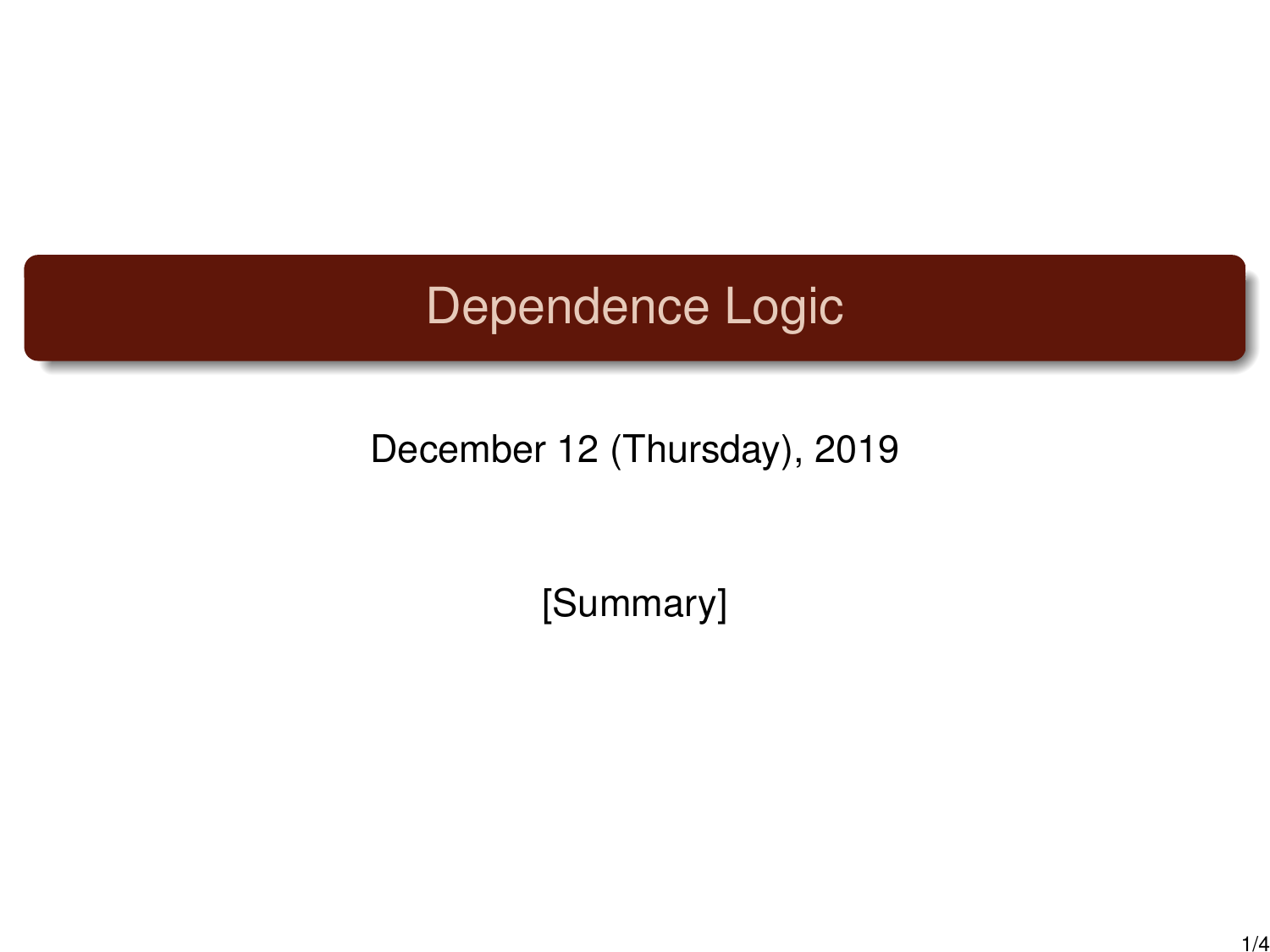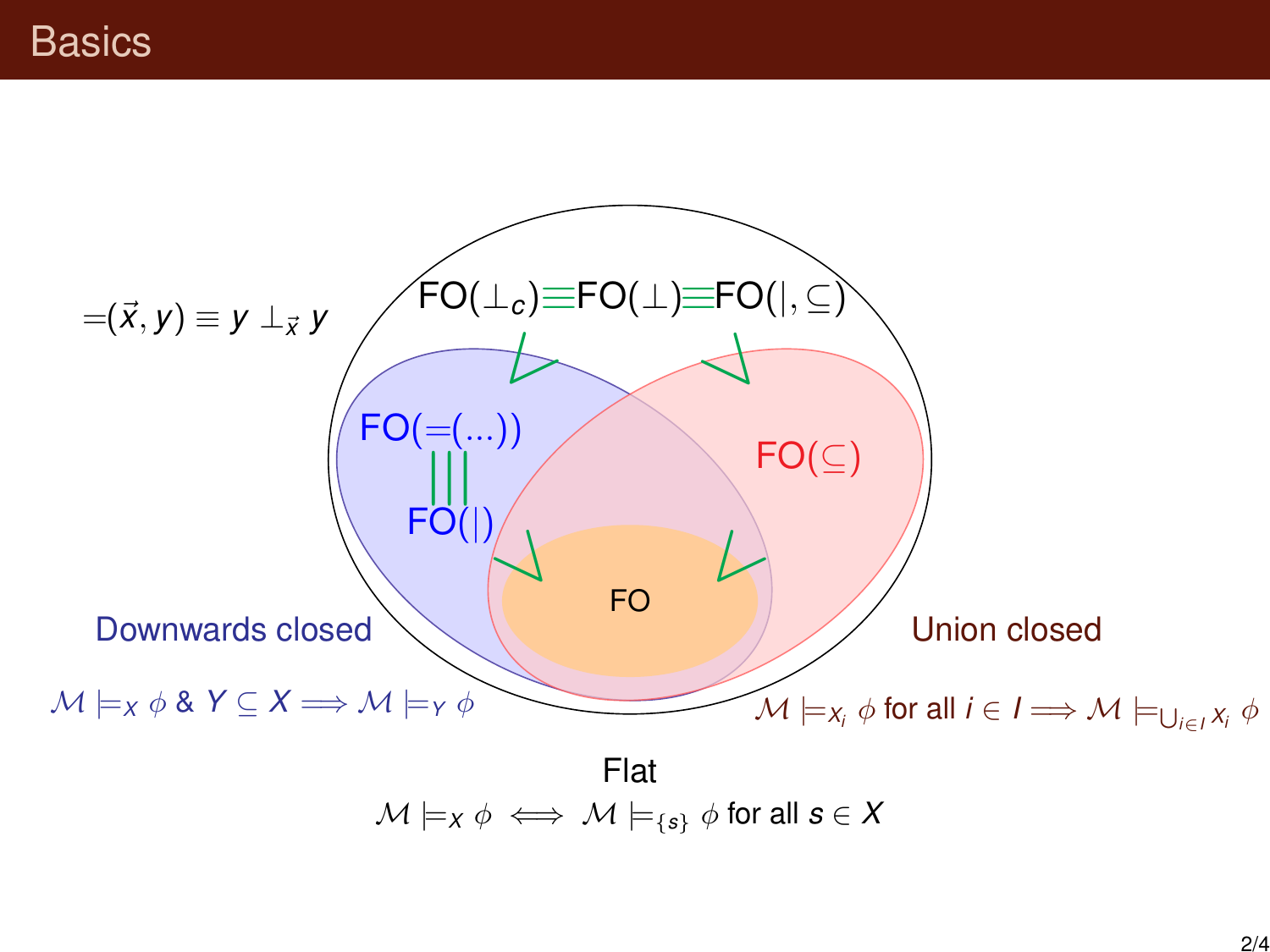## Expressive power, normal forms, and partial axiomatizations



**Thm.** For any  $\tau$ -sentence  $\phi$  in FO(D), there exists a  $\tau$ -sentence  $\psi$  in L s.t.  $M \models_{\{0\}} \phi \iff M \models \psi.$ 

And vice versa.

Thm. For any  $\tau$ -formula  $\phi(\vec{x})$  in FO(D), there exists a  $\tau(R)$ -sentence  $\psi(R)$  in  $\Sigma^1_1$ s.t.  $\mathcal{M} \models_X \phi(\vec{X}) \iff (\mathcal{M}, X[\vec{X}]) \models \psi(R).$  (\*)

Conversely, for any  $\tau(R)$ -sentence  $\psi(R)$  in  $\Sigma^1_1$ , there exists a  $\tau$ -formula  $\phi(\vec{x})$  in  $FO(\perp)$  s.t. (\*) holds for  $X \neq \emptyset$ . If  $\psi(R)$  is downwards monotone w.r.t. R, then  $\phi$  can be found in FO(=(...)).